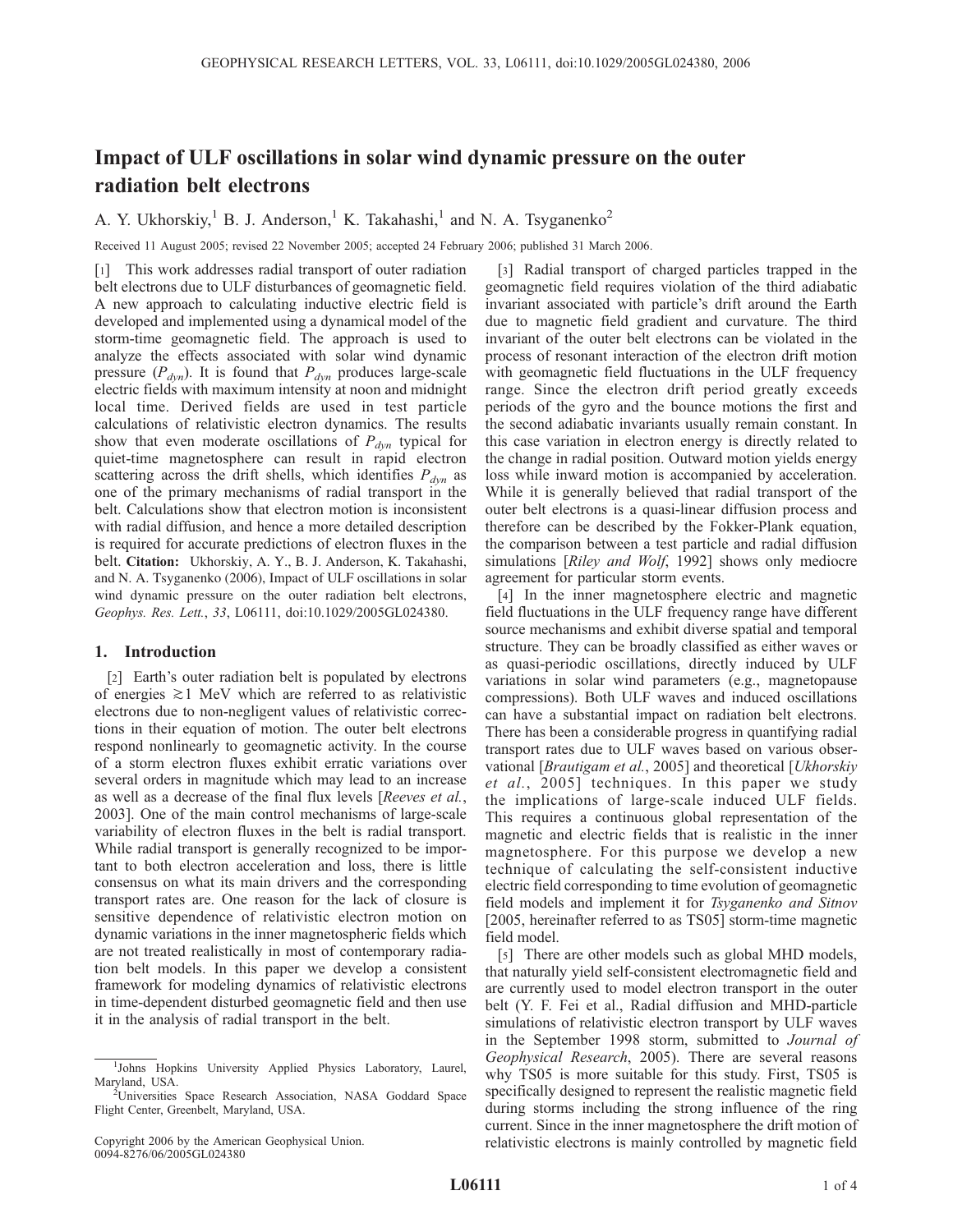terms it is crucial to have as realistic a representation of the field as possible and the MHD codes do not yet have a ring current module so are not yet suitable for this analysis. Second, TS05 with the added inductive electric field module is computationally efficient allowing a comprehensive study of the effects on the electron dynamics. Finally, TS05 allows independent variation of different physical sources of the magnetic field in the inner magnetosphere, so it is possible to study the effects of different causes of field fluctuations in the model to determine their relative roles in radial transport.

[6] In this paper we focus on the effects due to solar wind dynamic pressure  $(P_{dyn})$ . We show that changes in  $P_{dyn}$ can induce strong inductive electric fields in the inner magnetosphere. The field amplitude is asymmetric in magnetic local time. It exhibits two distinct maxima one on the dayside and the other on the nightside. To evaluate the response of radiation belt electrons to time varying magnetic and inductive electric fields a test particle approach is used. Particle dynamics are calculated numerically in the guiding center approximation. The results show that  $P_{dyn}$  produces a large impact on the outer belt electrons. Drift resonance of  $P_{dyn}$ -induced electric fields with radiation belt electrons yields electron radial motion across the drift shells. Large values of transport rates indicate that global magnetospheric compression due to  $P_{dyn}$  variations is one of the predominant mechanisms of radial transport in the outer belt. It is also shown, that although in the course of radial motion the electrons from a given drift shell are spread over a range of shells, radial transport is not a diffusion process in the sense that it is not described by the Fokker-Plank equation.

#### 2. Inductive E-Field

[7] In a steady-state magnetosphere the motion of trapped relativistic electrons is mainly defined by the gradientcurvature drift while the  $E \times B$  force due to convection electric field is generally small. In the time varying case, however, global variations in the geomagnetic field produce large-scale electric fields which may exhibit resonance with a quasi-periodic electron motion. Thus, in the analysis of radial transport in the belt it is important to quantify ULF oscillations in global electric fields, while it is possible to neglect electric fields which can be considered static on the time scales of electron drift motion ( $T_D \sim 10$  min for a 1.5 MeV electron at  $L = 6$ ).

[8] In general, electric fields in magnetospheric plasmas have both potential and inductive components. However, according to global MHD simulations [Slinker et al., 1995], the time required for magnetospheric convection to acquire a new steady state (characterized by potential electric field) after an impulsive change in solar wind conditions exceeds 1 hr. On the other hand, spacecraft observations [Aggson et al., 1983] show that electric field oscillations are inductive on minute time scales due to rapid magnetic field changes at substorm onset. Thus, we can assume that ULF variations of electric field induced by global perturbations of geomagnetic field can be estimated using the inductive component of the field.

[9] Previous models of electric fields induced by magnetospheric disturbances [Birmingham and Jones, 1968; Fok and Moore, 1997] were based on the assumption that magnetic field lines are frozen in a stationary ionosphere. Under this assumption magnetic field lines are identified by their stationary foot points in the ionosphere. In this case electric field at any given point in the magnetosphere can be computed from field line disablement, calculated by tracing the field line from its foot point to the point of interest before and after the disturbance. In the real magnetosphere, however, this assumption is not valid due to presence of ionospheric convection which moves foot points of magnetic field lines. Neglecting the foot point motion in the ionosphere may lead to large errors in field line displacement and associated electric field values at the equator. To avoid this uncertainty we suggest an alternative approach which does not rely on field line tracing. Inductive electric field is estimated directly from Faraday's law with  $\frac{\partial}{\partial t}$ **B**(**r**, *t*) being an output of a global time-dependent model of geomagnetic field. Since for inductive part of the field  $\nabla \cdot \mathbf{E} = 0$ , we can introduce a vector potential  $\Lambda$  of electric field, such that  $\mathbf{E} = \nabla \times \mathbf{\Lambda}$  (r, t). As in the case of magnetic field,  $\Lambda$  is not uniquely defined. To calculate  $\Lambda$  we impose an additional condition  $\nabla \cdot \mathbf{\Lambda} = 0$ , which is equivalent to the Coulomb gauge for magnetic field vector potential. In this gauge Faraday's law can be written as the Poisson equation:

$$
\nabla^2 \mathbf{\Lambda}(\mathbf{r}, t) = \frac{1}{c} \frac{\partial}{\partial t} \mathbf{B}(\mathbf{r}, t).
$$
 (1)

The solution of (1) is used to obtain the expression for electric field in the form of the Biot-Savart integral:

$$
\mathbf{E}(\mathbf{r},t) = -\frac{1}{4\pi c} \frac{\partial}{\partial t} \int_{V} d^{3}r' \frac{\mathbf{B}(\mathbf{r}',t) \times (\mathbf{r} - \mathbf{r}')}{|\mathbf{r} - \mathbf{r}'|^{3}},
$$
 (2)

where the integration is carried out over the domain of the geomagnetic field model. It has to be noted, that for any given model of geomagnetic field the consistency of solution (2) has to be verified separately. Indeed, since model domains are finite, boundary terms in the expression for  $\Lambda$ , which vanish in the case of an infinite space, may become significant and violate the imposed gauge  $\nabla \cdot \mathbf{\Lambda} = 0$ .

[10] To study the impact of global perturbations in the geomagnetic field on the outer belt electrons this approach was implemented for the TS05 model. TS05 can be used as a dynamical model, since its ten control parameters depend on the current value and the history of solar wind conditions (for details see Tsyganenko and Sitnov [2005]). Its output is calculated from contributions of seven major magnetospheric current systems driven by different input parameters and varying on different time scales. The most abrupt changes of the field are attributed to variations in  $P_{dyn}$ which directly effects the magnetopause surface current and cross-tail current systems. Since the electric field (2) is proportional to the time derivative of the integrated magnetic field, it can be expected that  $P_{dyn}$  also produces large inductive electric fields.

[11] TS05 implies spatial coherence of magnetic field variations over the whole domain of the model and therefore does not describe wave phenomena. Thus, the analysis has to be restricted to phenomena that are longer than the characteristic wave propagation time. Since the drift period of relativistic electrons is much longer than the time,  $1-3$  min, for the fast mode wave to travel through the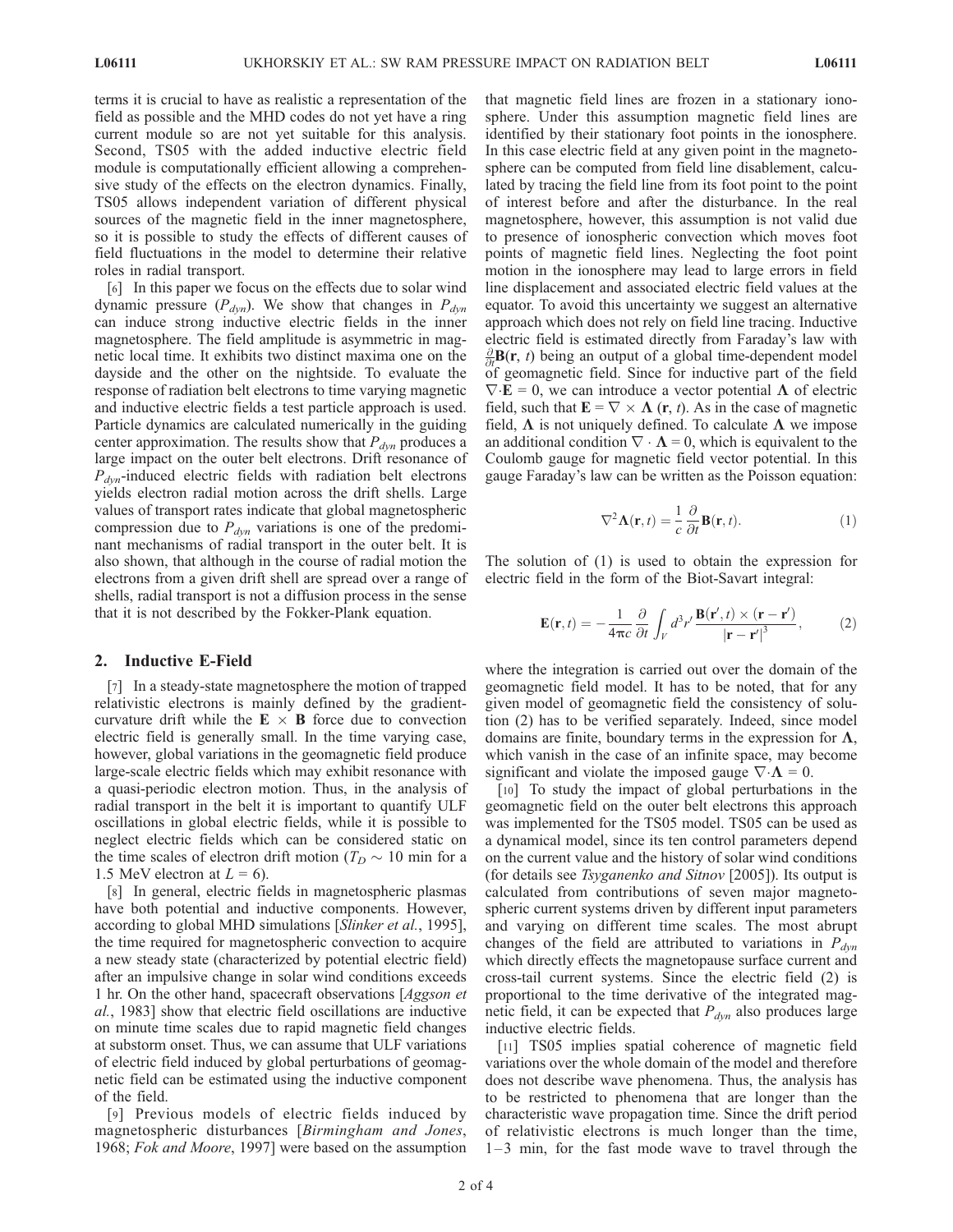

Figure 1. Equatorial electric field calculated from the TS05 magnetic field model. The global compression of magnetic field was simulated by an increase in the solar wind dynamic pressure from 2 to 4 nPa over the period of 4 min.

inner magnetosphere, TS05 is suitable for the analysis of radial transport in the outer belt.

[12] To calculate inductive electric field due to magnetopause compressions we varied only  $P_{dyn}$ , while the other nine input parameters were held constant. Integral (2) was computed on a cubical grid with the resolution of 0.25  $R_E$ . To verify whether the obtained estimate is consistent with the imposed gauge, the ratio  $\epsilon = \nabla \cdot \mathbf{\Lambda}/|\nabla \times \mathbf{\Lambda}|$  was calculated on the grid for various values of input parameters. It was found that  $\epsilon < 10^{-2}$ , which validates the assumption  $\nabla \cdot \mathbf{\Lambda} = 0.$ 

[13] A typical pattern of global inductive electric fields generated by  $P_{dyn}$  is shown in Figure 1. It shows the distribution of equatorial electric field due to a  $P_{dyn}$  increase from 2 to 4 nPa over the time period of 4 min. The field amplitude is shown in color while its direction is indicated by the overplotted arrows. Electric fields exceeding 1 mV/m are found in two extended regions of the inner magnetosphere. The electric field on the day side is associated with the growth of the magnetopause currents while the night side field is driven by the tail current increase.  $P_{dyn}$  exhibits fluctuations in the ULF frequency range [e.g., Sibeck et al., 1989] which results in variations of the whole electric field pattern at the time scale of relativistic electron drift.

## 3. Radial Transport Due to  $P_{dyn}$

[14] To analyze the dynamics of relativistic electrons due to ULF variations of  $P_{dyn}$  we used a test particle approach in the guiding center approximation [Northrop, 1963]. To simplify calculations and save computational time, the consideration was restricted to the case of equatorial  $(90^{\circ}$  pitch angle) electrons. Such a simplified 2D model is expected to capture key features of the full 3D motion, since ULF oscillations do not violate the first and the second adiabatic invariants of relativistic electrons. In a steady state, equatorial electrons follow contours of constant magnetic field intensity. To specify their drift trajectories we use the parameter  $\mathcal{L} = (B_0/B)^{1/3}$ , where  $B_0 = 0.311$  G. In the case of equatorial electrons and quiet-time geomagnetic conditions  $\mathcal L$  is analogous to the generalized  $L^*$  [Elkington et al., 2003], which allows representing electron phase space density (PSD) as:  $f = f(\mathcal{L}, \varphi, t)$ , where  $\varphi$  is the azimuthal angle.

[15] To isolate the effects due to  $P_{dyn}$  we selected a 13-hour quiet-time interval on November 4 –5, 2000 with  $D_{st} \sim 0$  and  $B_z \ge 0$ . The time series of  $P_{dyn}$  were calculated from 5-min solar wind measurements at the ACE spacecraft (see Figure 2c) and then used to derive time varying magnetic and electric fields according to the approach discussed in previous section. Other input parameters of the field model were put to zero.

[16] The obtained fields were used in simulation of dynamics of  $10<sup>4</sup>$  1 MeV electrons initially located at  $\mathcal{L} = 5.8$  and evenly distributed in local time. To visualize radial transport in the system particle motion was converted into a radial distribution function:  $F(\mathcal{L}, t) = \langle f(\mathcal{L}, \varphi, t) \rangle$ , where  $\langle \ldots \rangle = \frac{1}{2\pi}$  $\int_0^{2\pi} d\varphi$ ... is the phase average. Calculation



**Figure 2.** Test-particle simulation of radial transport in the outer belt driven by quiet-time variations in  $P_{dyn}$  on November 4 – 5, 2000. (a) Snapshots of  $10^4$  electrons in x-y plane at times indicated by vertical dotted lines in Figure 2c; electron energy is shown with color. (b) Electron radial distribution functions  $F(\mathcal{L}, t)$  for snapshots in Figure 2a. (c) Time series of  $P_{dyn}$  (log scale). (d) The second moment of  $F(\mathcal{L}, t)$ .